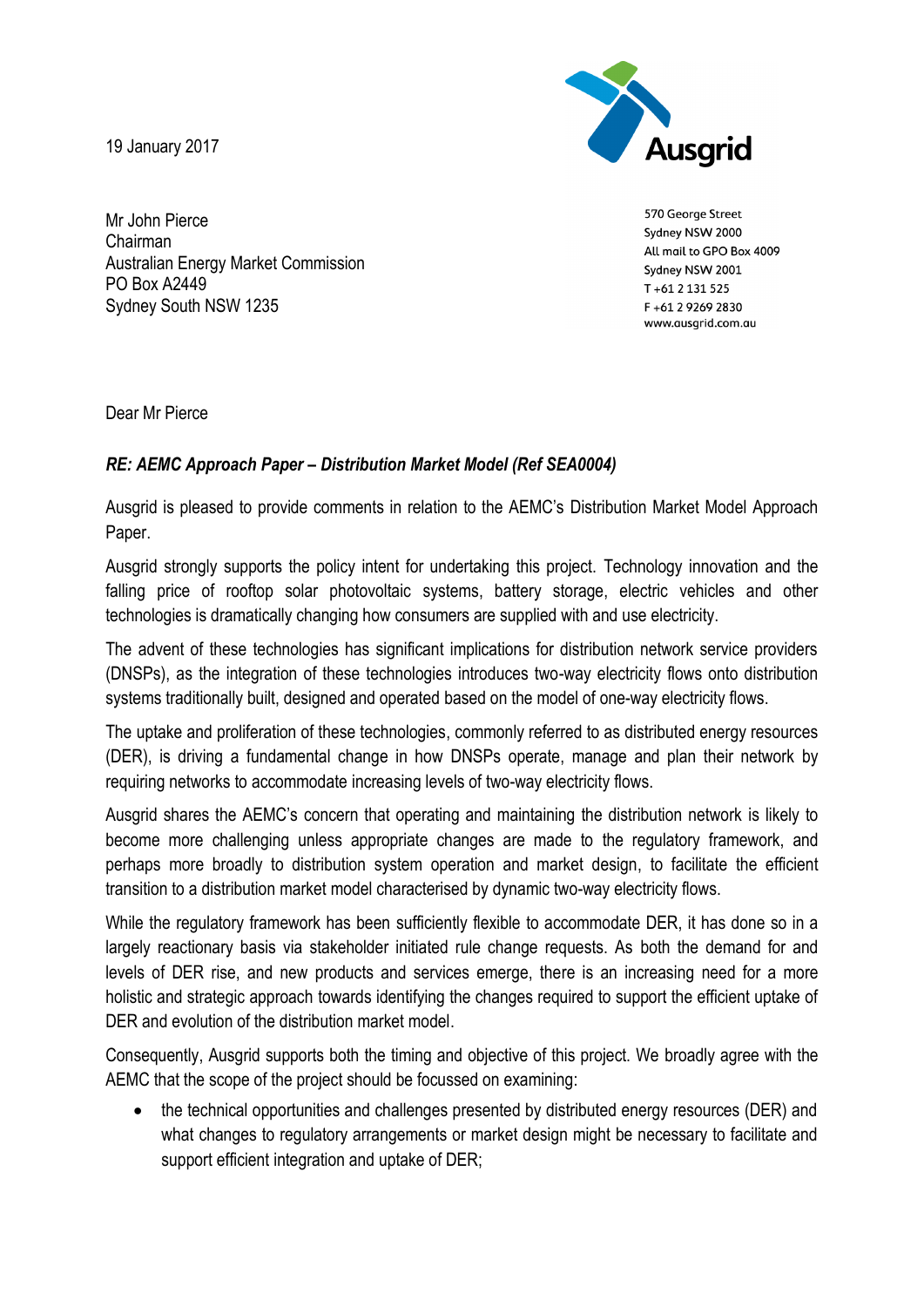- whether new roles, price signals and market platforms are required to optimise the development, deployment and use of DER;
- how the role of DNSPs may need to adapt to facilitate a transition to a more decentralised market for electricity services; and
- whether the existing regulatory framework impedes or encourages innovation and adaption by DNSPs to support the efficient uptake of DER.

Our attached submission provides responses to the Approach Paper questions. While our feedback is largely consistent with the key themes and positions outlined by Energy Networks Australia (ENA) our response seeks to:

- highlight issues associated with the AEMC's proposed definition for DER and the need for greater consistency in the use of terminology across policy makers, stakeholders and market bodies;
- provide further details on future challenges associated with integrating higher levels of DER and the characteristics required to optimise the benefits that such technology can provide;
- highlight issues overlooked by the AEMC in its Approach Paper which we consider to be pertinent and warrant further investigation;
- outlines the essential features and characteristics that the distribution system must be capable of achieving in order to promote the efficient operation of the network and optimisation of DER opportunities; and
- propose changes to the scope of technical impacts to be assessed as part of this project, and highlight additional technical impacts not discussed in the Approach Paper.

If you have any queries or wish to discuss this matter in further detail please contact Murray Chandler on (02) 9269 7210 or via email murray.chandler@ausgrid.com.au.

Yours sincerely

 $R_{\alpha}$ 

**RICHARD GROSS** Chief Executive Officer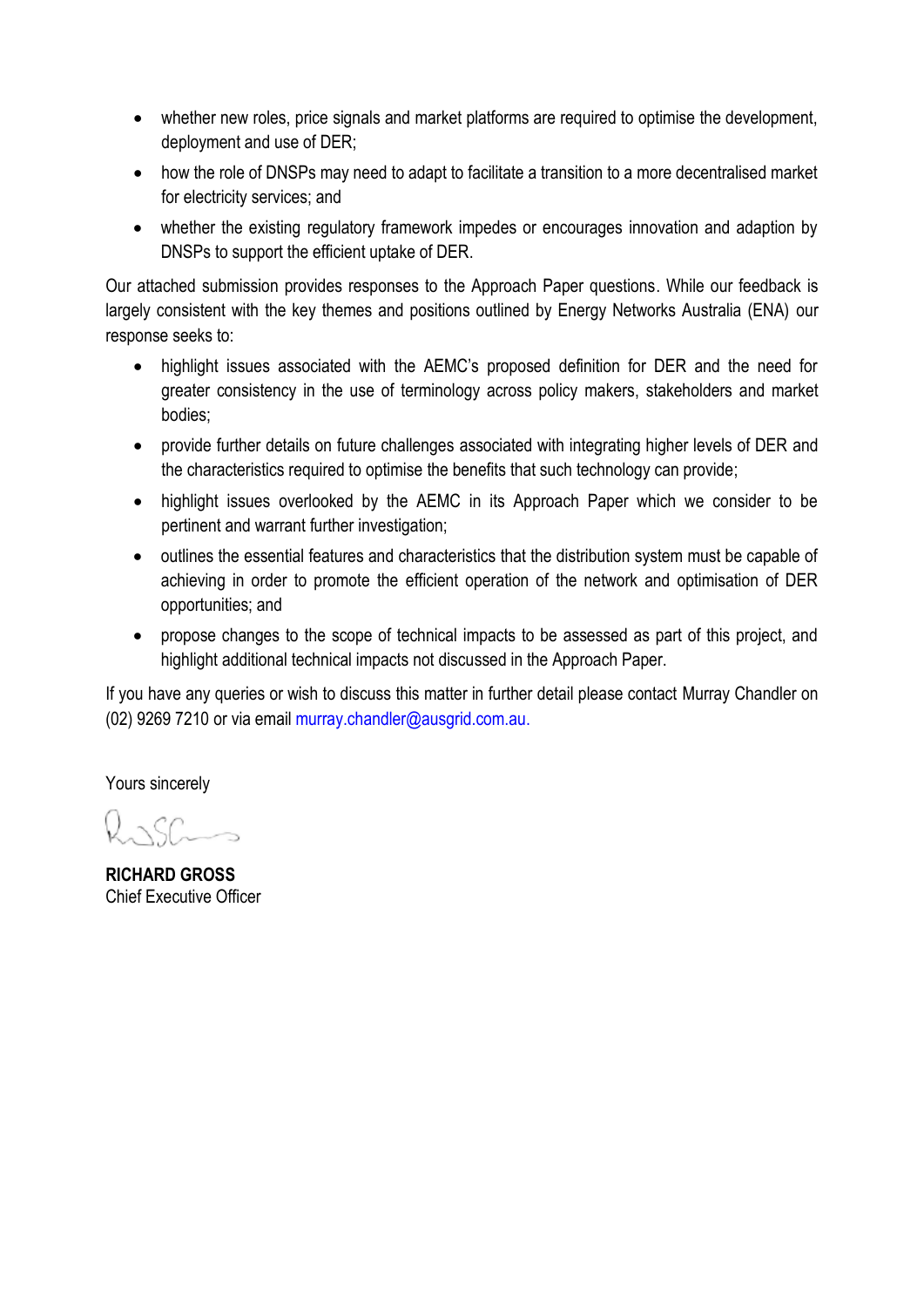# **Ausgrid's submission**



#### *Question 1*

1

### *Do stakeholders agree with these definitions, or have any views on the project scope as a result of these definitions?*

Ausgrid considers it important that consistent terminology and definitions are used when discussing issues and impacts associated with emerging technologies. In our view, the lack of consistency and consensus in terminology to date has created confusion and has made it difficult for policy makers and stakeholders alike to identify the opportunity for use of DER and ascertain the actual challenges or gaps in the current regulatory framework which is causing concern.

Ausgrid notes that the scope of the AEMC's project can vary significantly depending on the definition that is adopted for distributed energy resources (DER). For example, the definition of distributed energy resources may include only energy equipment capable of exporting or producing energy (e.g. generation or storage equipment) or it may include other demand side measures such as demand response of appliances, energy management systems and load-control equipment. Another key distinction is whether the definition includes all distributed generation sources regardless of whether they are controllable (dispatch-able) or uncontrollable (non-dispatch-able).

In the paper, we note that the AEMC uses the following definition:

"the term **distributed energy resources (DERs)** is used in this paper to refer to an integrated system of *smart energy equipment* co-located with consumer load. By 'smart', we mean it has the ability to respond automatically to short-term (eg. within a trading period – 30 minutes, or dispatch period – 5 minutes, or an even shorter period) changes in prices or signals from wholesale markets or elsewhere in the supply chain. 'Energy equipment' could include a range of technologies, including battery storage, electric vehicles, rooftop solar photovoltaic (PV) systems, or household appliance such as refrigerators and dishwashers."<sup>1</sup>

Therefore, it appears from the above definition that the AEMC's intent is to apply a broader definition of the term that includes all energy equipment that is enabled to respond to short-term signals from wholesale markets or elsewhere in the supply chain. We consider this dispatch-ability to be a key characteristic of DERs in the context of potential distribution market models and that it should include generation, storage and demand response equipment as they can be used to balance electricity supply and demand or to provide other support functions in the electricity supply chain.

While we are generally supportive of the AEMC's proposed definition of DER we caution against the use of the following terms in this definition:

- 'smart'- as this can be interpreted differently and has different meanings that are still debated by various proponents;
- "co-located with consumer load" as this implies that distributed generators connected direct to the distribution network with only auxiliary load are excluded from the definition. For example, a 500kW solar generator with battery storage, or a small hydro generator, without a consumer load would be excluded from the definition of a DER; and
- "automatically" as this may be interpreted as only including equipment that responds automatically to various inputs such as price or voltage, and as a consequence may exclude energy equipment that is remotely controlled by an operator in response to short-term signals such as network peak demand.<sup>2</sup>

<sup>&</sup>lt;sup>1</sup> AEMC, *Distribution Market Model, Approach Paper,* 1 December 2016, Sydney, p 2.

 $^2$  In this case, the energy equipment responds to a command or communications signal by a third party (such as networks, retailers or aggregators) or customers.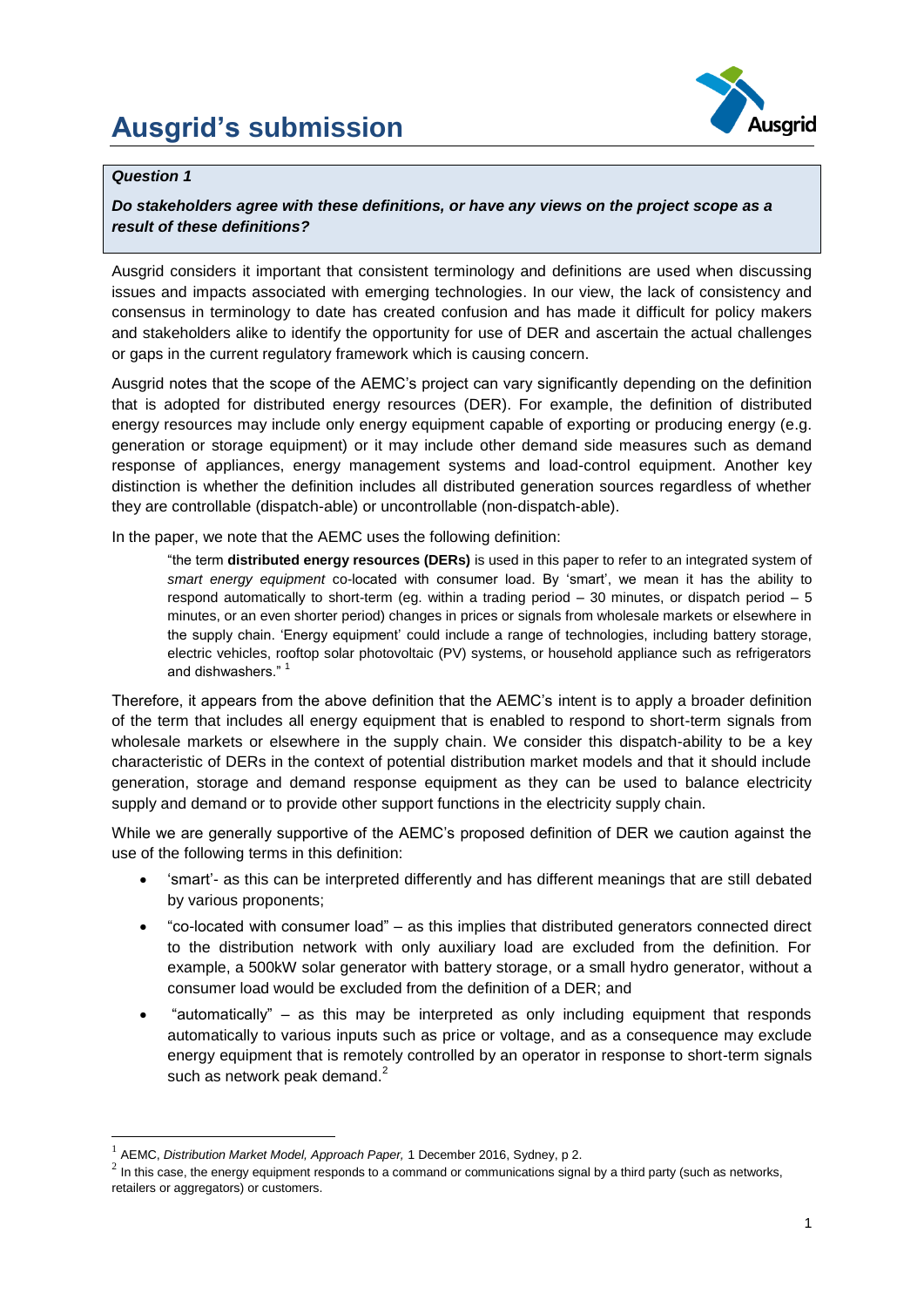Ausgrid seeks further clarification from the AEMC as to whether the intent is to exclude energy equipment from the scope of this project. If this is the case, direct load control of household appliances such as hot water systems or air conditioners by network operators, would be excluded from the scope of the project.

The exclusion of one of the largest types of distributed energy resources in Australia would appear to be an unintended consequence of the definition used by the AEMC. Ausgrid recommends that the definition be amended to include this equipment because the estimated combined load of domestic hot water systems on a controlled load tariff within NSW and QLD would be in the order of thousands of MWs. Ausgrid alone has about 500,000 customers with a domestic hot water storage systems on a controlled load tariff, with each system having a nominal rated capacity usually between 3.6 to 4.8kW. It would therefore be unwise to exclude such a significant, effective and wide spread source of DER from the AEMC's considerations.

Subsequently, to provide clarity on the intended scope of this project Ausgrid proposes that the AEMC adopt an alternative definition for distributed energy resources which focuses more on the dispatchable nature of the distributed energy resources. For example:

The term **dispatch-able distributed energy resources (dDERs)** used in the paper has the definition of referring to an integrated system of *energy equipment* co-located with consumer load that has the ability to respond to short-term signals from wholesale markets or elsewhere in the supply chain (e.g. within a trading period – 30 minutes, or dispatch period – 5 minutes, or an even shorter period).

We consider that this definition reflects the AEMC's intent that the relevant energy equipment to be considered within the distribution market model are dispatch-able DERs that can respond to shortterm signals and should not include energy equipment that operates passively. However, we would note that the example used of a rooftop photovoltaic system being passive may not be the best example to use. Most existing inverters installed with rooftop PV systems currently operate passively but do have automatic safety cut-out features for over/ under voltage and over/under frequency. The latest AS/NZS 4777.2: 2015 standard now prescribes mandatory and voluntary demand response and power quality response modes on all inverters that are installed from October 2016. Due to this requirement, there is a greater potential for inverter energy systems to increasingly become DERs in the future as they will have the ability to provide demand response or power quality support if setup correctly or fitted with devices that enable these functions.

#### *Question 2*

*Do stakeholders support this project scope? Is there anything that has not been flagged for consideration that should be? Is there anything that should be excluded from the project scope?*

In the context of the approach paper, Ausgrid generally agrees with the AEMC's project scope of dispatch-able DERs being the most relevant energy equipment for developing a distribution market model. This is because dispatch-able DERs are able to respond to short-term signals from wholesale markets or elsewhere in the supply chain, and include both generation and load energy equipment.

Ausgrid supports the development of options that build upon experience and understanding of electricity markets at the transmission level, noting that one of the key differences between the distribution and transmission networks is the order of magnitude in the number of assets, connection points and distributed energy resources and the complexity of systems and management that is required to be effective.

The possibility for uncoordinated management of customer's appliances and the potential for this to create artificial peaks is a key issue not identified in the AEMC's Approach Paper, that we consider should be further investigated. The current regulatory framework creates a lack of visibility by networks of future management of customer load, which creates challenges in efficiently managing the network. The lack of visibility makes network planning more complex and problematic and is an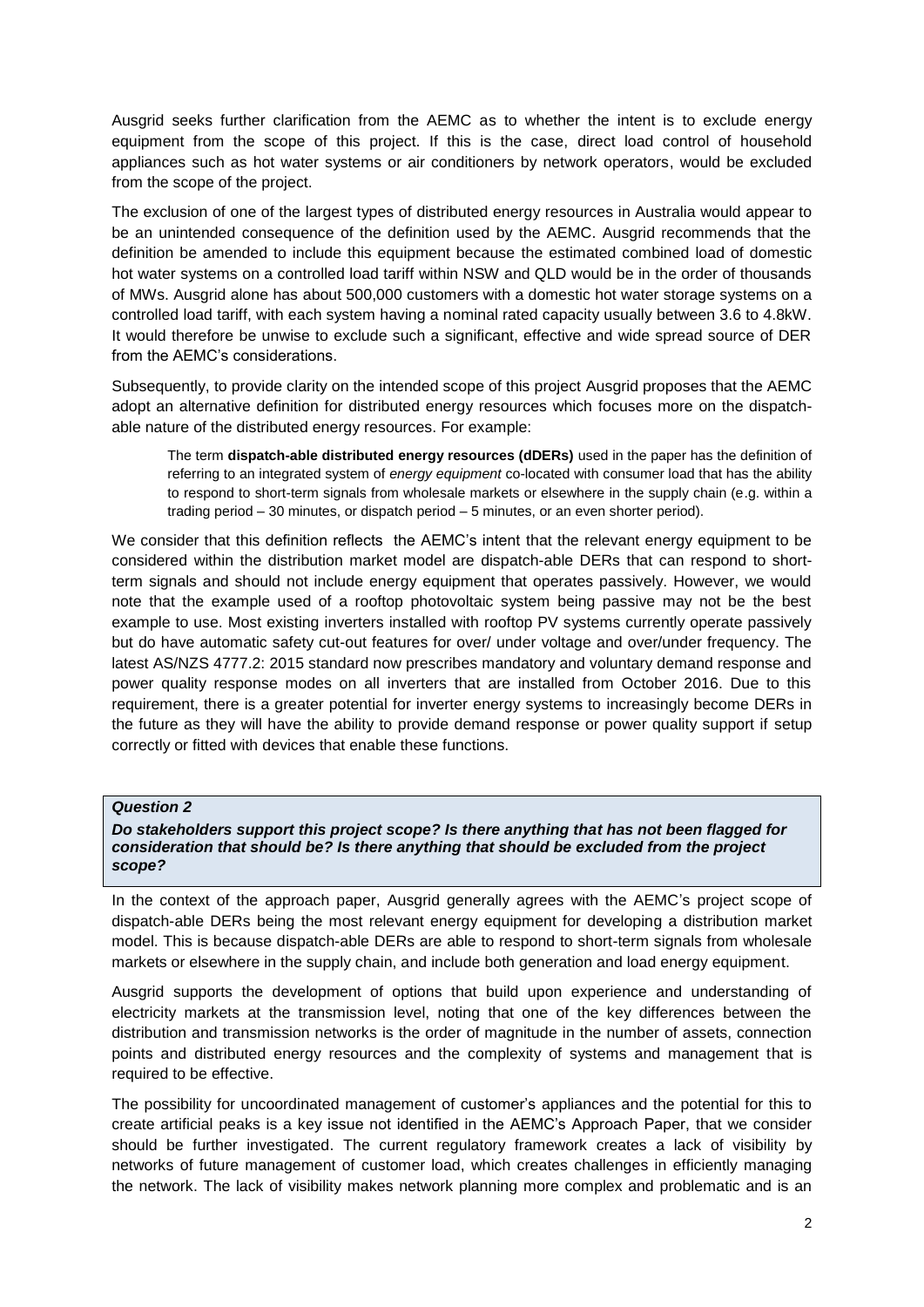area of growing concern for Ausgrid. There is also a risk of network operators needing to exaggerate price signals to get appropriate market responses which has the potential to impact the balance of network pricing to particular customer types or demographics.

For example, in Ausgrid's network area there is potential for more than 2000MW of load from hot water heaters which could be operated in an uncoordinated manner by market actors leading to possible network impacts. Currently, customers on hot water load control tariffs have their water heated on a staged basis by networks to ensure that peak demand impacts are avoided.

We also consider that the AEMC should consider as part of this project the need for coordination of multiple photovoltaic (PV) generators for distributed power generation in future micro-grid scenarios. There is likely to be a growing need for coordination of active power generation and management of active power flows among distributed energy resources, while achieving supply–demand balance.

#### *Question 3*

#### *Are there any other elements of a DNSP's role or current responsibilities that should be considered?*

The Approach Paper outlines the AEMC's understanding of the challenges to existing regulatory instruments created by the increased penetration of DER. The biggest challenges identified by the AEMC appear to relate to competition concerns in respect of the broad classification of network services and the threat of foreclosure of competition without appropriate ring-fencing arrangements.

However, we consider that meeting future grid requirements of flexibility and agility involves challenges that are broader than competition concerns. Consequently, we urge the AEMC to expand its focus to include:

- The need for advanced planning and greater visibility of activities occurring at the premise that will impact the low voltage and distribution network;
- communications and data systems;
- cyber security of systems; and
- the uncoordinated operation of aggregated customer load by third parties, which can create artificial peaks.

We note that the ENA has already commenced work to identify and investigate key challenges of DER, as part of its electricity network transformation roadmap (Roadmap). The AEMC may find it useful to build upon the key findings from the ENA's Roadmap as part of its project. The Roadmap identifies that some of the key changes to market design and regulatory frameworks to support the efficient update of DER and evolution of the distribution market model as being: $3$ 

- the development of platforms to stimulate customised energy options in dynamic markets;
- the development of a universal authorisations and exemptions framework for the provision of new services;
- better engagement with customers, including reforms to customer protections frameworks;
- $\bullet$  the implementation of new frameworks and services for achieving system security;<sup>4</sup>
- fast tracking of infrastructure to allow for more efficient pricing;
- development of new pricing arrangements to reflect new and differentiated services;
- modernising regulatory frameworks to reflect the customers new central role in the process;
- the trialling of alternative regulatory processes which are more adaptive to the transformation of the energy supply chain;

<u>.</u>

<sup>3</sup> Energy Networks Australia, *Electricity Network Transformation Roadmap: Key Concepts Report,* December 2016.

<sup>4</sup> Ibid, for further details refer to Chapter 5 and 6.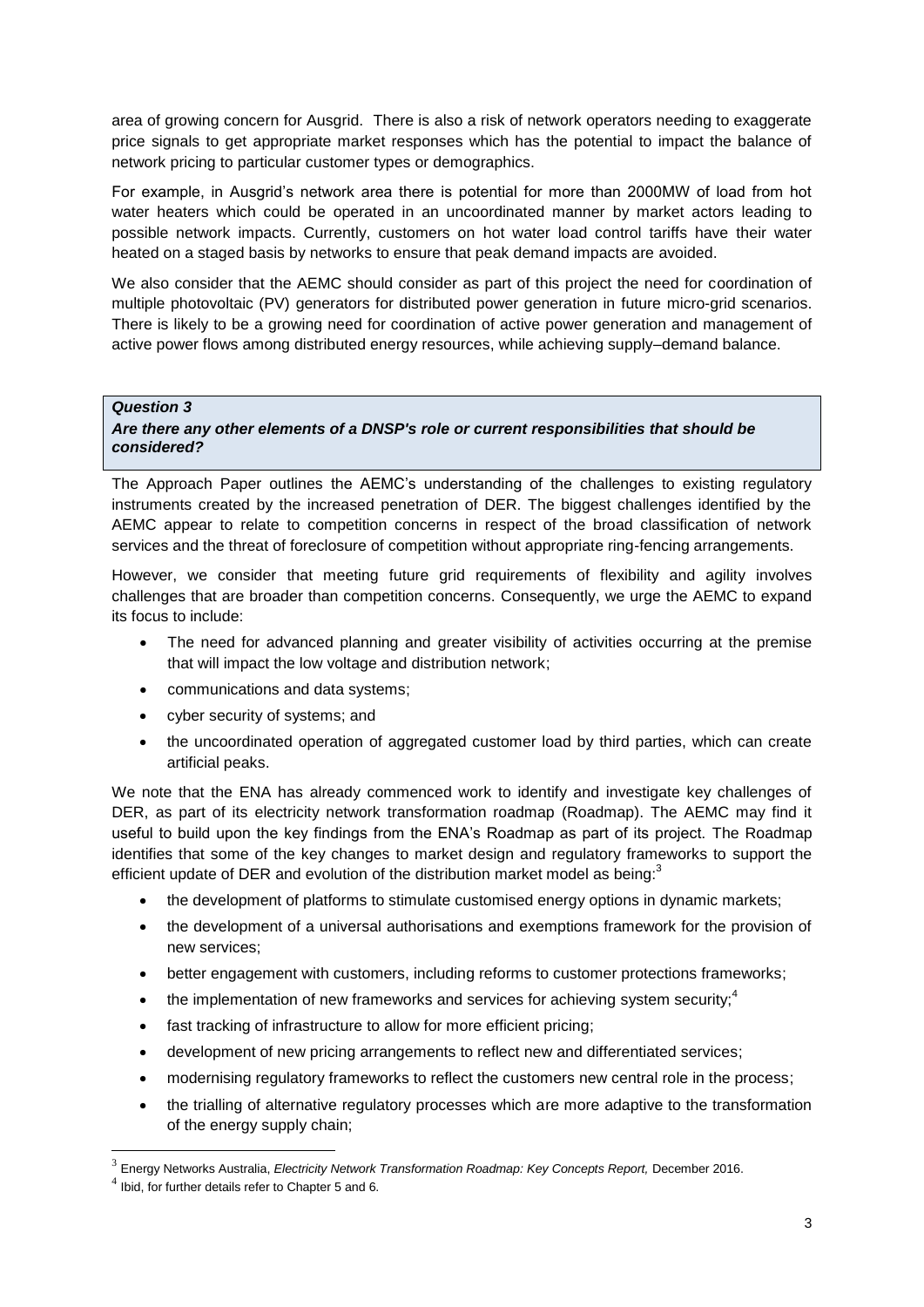- the development of market based approaches for providing efficient capacity as well as balancing and ancillary services;
- the development of advanced protection systems to enhance system operation and security;
- the development of open standards, extended monitoring, advanced planning and feeder hosting analysis and the mapping and locational valuation of distributed energy resources<sup>5</sup>;
- The development of basic Network Optimisation Market Functions and the piloting of more Advanced Network Optimisation Market functions with collaborative projects demonstrating the integration of both projects.<sup>6</sup>

#### *Question 4*

*Are there any aspects of the regulatory framework that are not set out in sections 2.3 or 2.4 but which should be considered through this project?*

Refer to Ausgrid's response to Question 3.

#### *Question 5*

*Should the coordination of distribution systems with distributed energy resources be centralised under the direct control of one body? Or should it be devolved and performed in a tiered manner?*

Ausgrid supports the adoption of a tiered approach towards the coordination of distribution systems with distributed energy resources. We consider that there is a need for centralised standards and principles, however as needs are likely to vary between networks (for example more voltage requirements are likely to be required in rural networks as opposed to those which operate in more urbanised areas), there is also a need for DNSP coordination. Further, as needs will likely be local in nature it makes sense and is also likely to be more efficient if there is some level of coordination undertaken by DNSPs.

#### *Question 6*

*Do stakeholders agree with the Commission's framework and these principles of good market design? Is there anything that the Commission has missed, or is unnecessary?*

The Approach Paper infers that customer outcomes will be maximised through its market design principles, while acknowledging trade-offs are likely to occur between different principles. While Ausgrid broadly supports the AEMC's proposed principles we consider that these could be improved by including a principle that ensures efficient and fair outcomes for customers. This would assist in promoting customer outcomes more broadly (other than customer choice) by requiring the AEMC to consider the impact of market design options on all customers not just those that benefit from new technological developments.

#### *Question 7*

<u>.</u>

*Are there any other issues the Commission should have regard to in considering possible market design options?*

 $<sup>5</sup>$  Ibid, for further details refer to Chapter 10.</sup>

 $<sup>6</sup>$  Ibid, for further details refer to Chapter 11.</sup>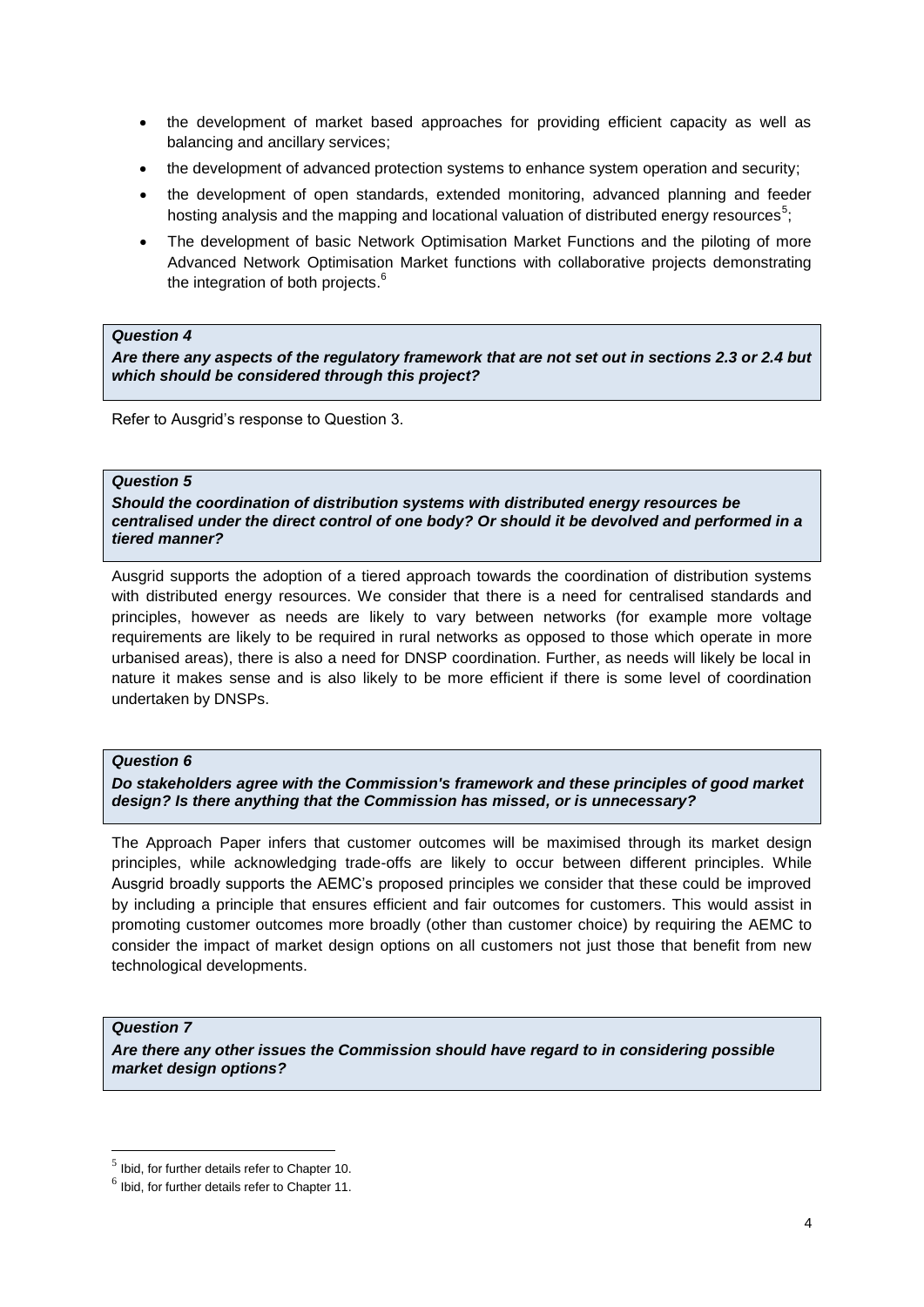In considering market design options, Ausgrid considers that in addition to the market design principles it would be useful for the AEMC to consider whether the options are likely to facilitate the following outcomes:

- allow distribution systems to seamlessly enable orchestration and self-optimisation at the customer level;
- allow distribution systems to integrate distributed energy resources in a way that supports both power system reliability and economic efficiency;
- enable the distribution system to provide equivalent firmness of response to traditional network response;
- support the distribution system to be non-discriminatory;
- promote network optimisation opportunities in a transparent manner which reflects the actual distributed energy resource provided;
- promote observable and auditable outcomes; and
- allow distribution systems to be scalable, adaptable and extendable.

#### *Question 8*

*Do stakeholders agree with the Commission's assessment of the technical impacts of distributed energy resources set out above in sections 4.1 to 4.8?*

In light of additional penetration of DER, the aggregate technical impact needs to be considered, with the impacts more severe if the operation of distributed energy resources is not orchestrated to minimise negative outcomes.

Ausgrid notes that the description of the technical impacts listed by the Commission in section 4 appears to be more of a summary of the possible technical impacts of distributed energy resources and distributed generation rather than a detailed assessment of impacts. We broadly agree that the main technical themes are listed but would recommend more detailed studies be conducted to quantify the impacts and technical limitations.

In Ausgrid's case, for example, there have been no significant technical impacts from the increase in DERs and distributed generation to date. In areas with reasonably high levels of distributed generation we have been able to manage voltage level impacts and adjust our practices to accommodate distributed generation at the low voltage level. For example, Ausgrid's 230V migration program of adjusting transformer settings across the network allows for voltage rise headroom to better account for increased distributed generation and avoid significant network augmentation.

Below are some further comments on the list of possible technical impacts in section 4.

- Section 4.1 refers to voltage stability, however voltage range is also important as too much generation or not enough generation may mean that the network voltage operates outside of the desired range for periods of time.
- Section 4.6 refers to overloading equipment in reverse power flow. However Ausgrid's main concern is overloading of equipment due to co-incident control of distributed energy resources with power flow in either direction. There is a real likelihood that equipment ratings would be exceeded and the networks turns off to protect itself if all battery chargers, electric vehicle chargers and hot water systems in a localised area with a high penetration of these appliances, were coordinated by an electricity retailer or some other party to start charging at the same time (e.g. off peak 10pm).

We would also note that section 4 appears to refer to technical impacts from distributed generation which is largely passive (solar PV). However, the Commission's definition of distributed energy resources in section 1.3 refers to short-term response as one of the key characteristics of DERs. We